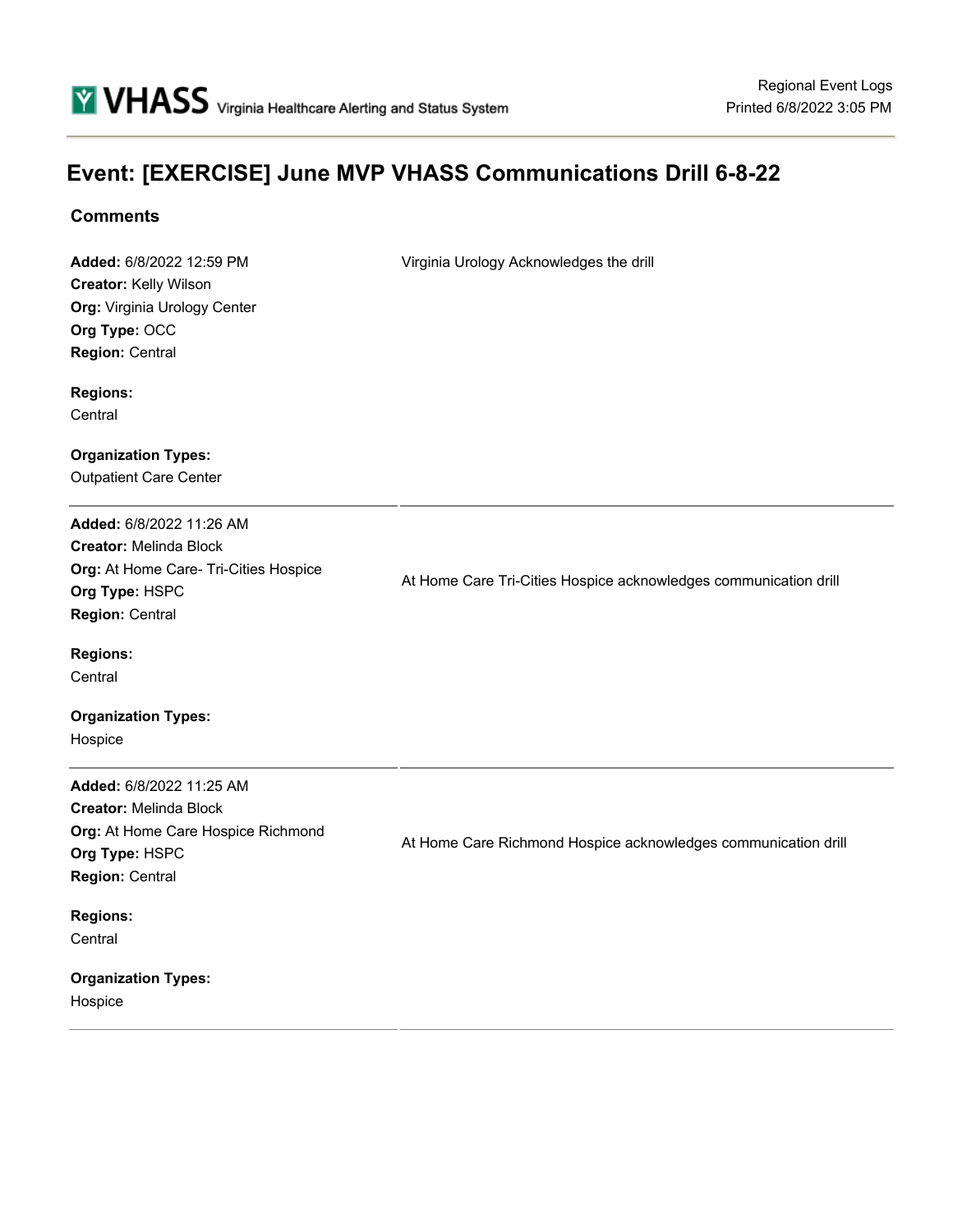**Added:** 6/8/2022 11:24 AM **Creator:** Melinda Block **Org:** At Home Care - Richmond (Home Health) **Org Type:** HHA **Region:** Central **Regions: Central Organization Types:** Home Health Agency At Home Care Richmond Home Health acknowledges communication drill **Added:** 6/8/2022 11:17 AM **Creator:** Donna Robertson **Org:** Greenville Health & Rehabilitation Center **Org Type:** LTC **Region:** Central **Regions: Central Organization Types:** Long Term Care Facility Greensville Health and Rehab acknowledges the exercise. **Added:** 6/8/2022 11:04 AM **Creator:** Betty Long **Org:** Southside Behavioral Health **Org Type:** LTC **Region:** Central **Regions: Central Organization Types:** Long Term Care Facility EXERCISE SBH ACKNOWLEDGES THIS DRILL. **Added:** 6/8/2022 10:38 AM **Creator:** Joe Catrambone **Org:** ProMedica Skilled Nursing and Rehabilitation (Richmond) **Org Type:** LTC **Region:** Central **Regions: Central Organization Types:** Long Term Care Facility ProMedica Skilled Nursing and Rehabilitation (Richmond) acknowledges the drill.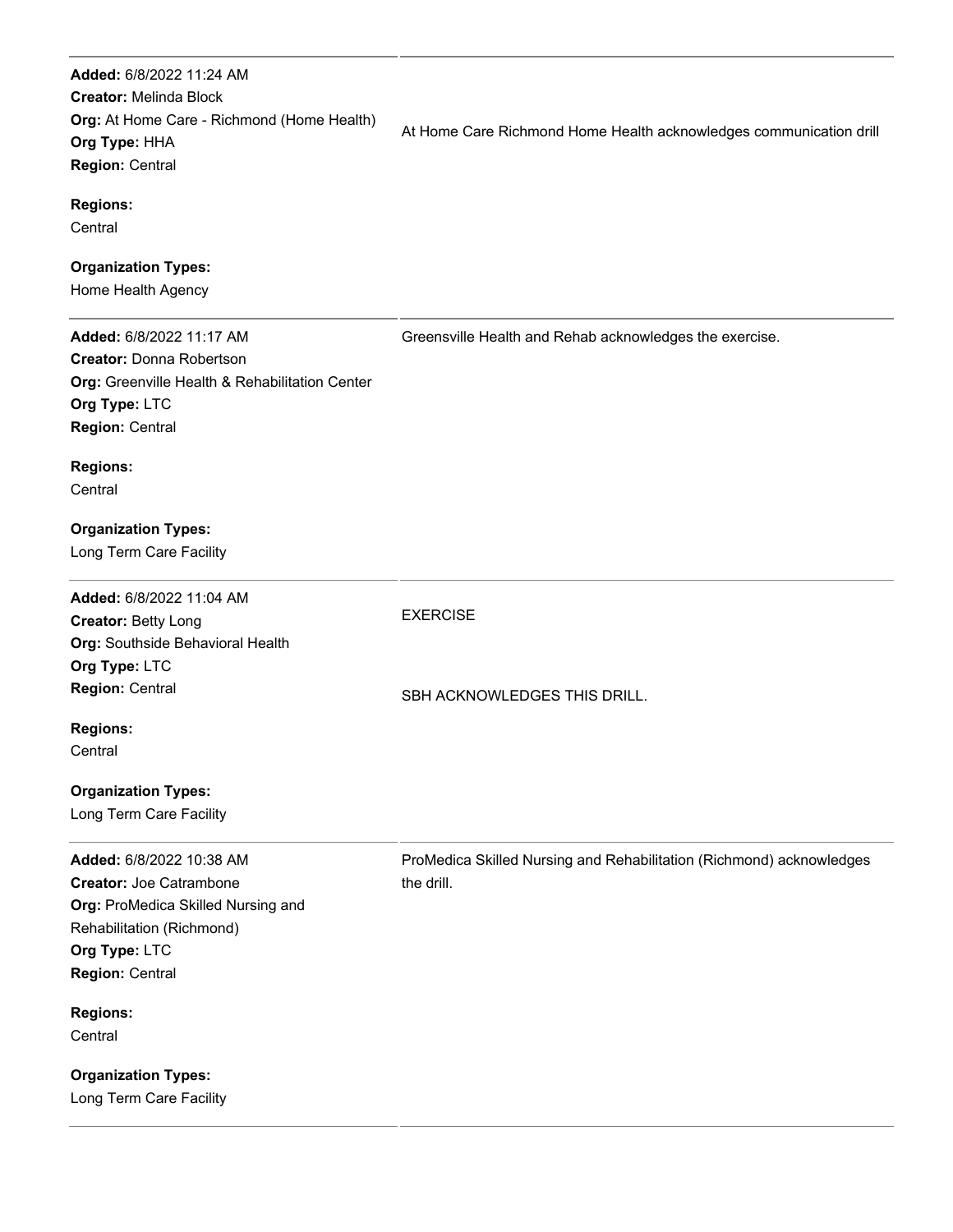SMASC acknowledges the drill.

**Added:** 6/8/2022 10:38 AM **Creator:** Shane Stanford **Org:** St. Mary's Ambulatory Surgery Center **Org Type:** OCC **Region:** Central

#### **Regions:**

**Central** 

## **Organization Types:**

Outpatient Care Center

**Added:** 6/8/2022 10:04 AM **Creator:** James Hunter **Org:** Chesterfield County Community Services Board, Pine Forest ICF/IID **Org Type:** LTC **Region:** Central

Pine Forest ICF-Chesterfield CSB acknowledges Communication Drill.

**Regions: Central** 

**Organization Types:**

Long Term Care Facility

**Added:** 6/8/2022 9:53 AM **Creator:** Cassandra Goodman **Org:** Boulders Ambulatory Surgery Center **Org Type:** OCC **Region:** Central

**Regions: Central** 

**Organization Types:** Outpatient Care Center

**Added:** 6/8/2022 9:45 AM **Creator:** Ricky Wilson **Org:** Chase City Health & Rehab Center **Org Type:** LTC **Region:** Central

**Regions: Central** 

**Organization Types:** Long Term Care Facility Boulders Ambulatory Surgery Center acknowledges the drill.

Chase City Health & Rehab acknowledges the drill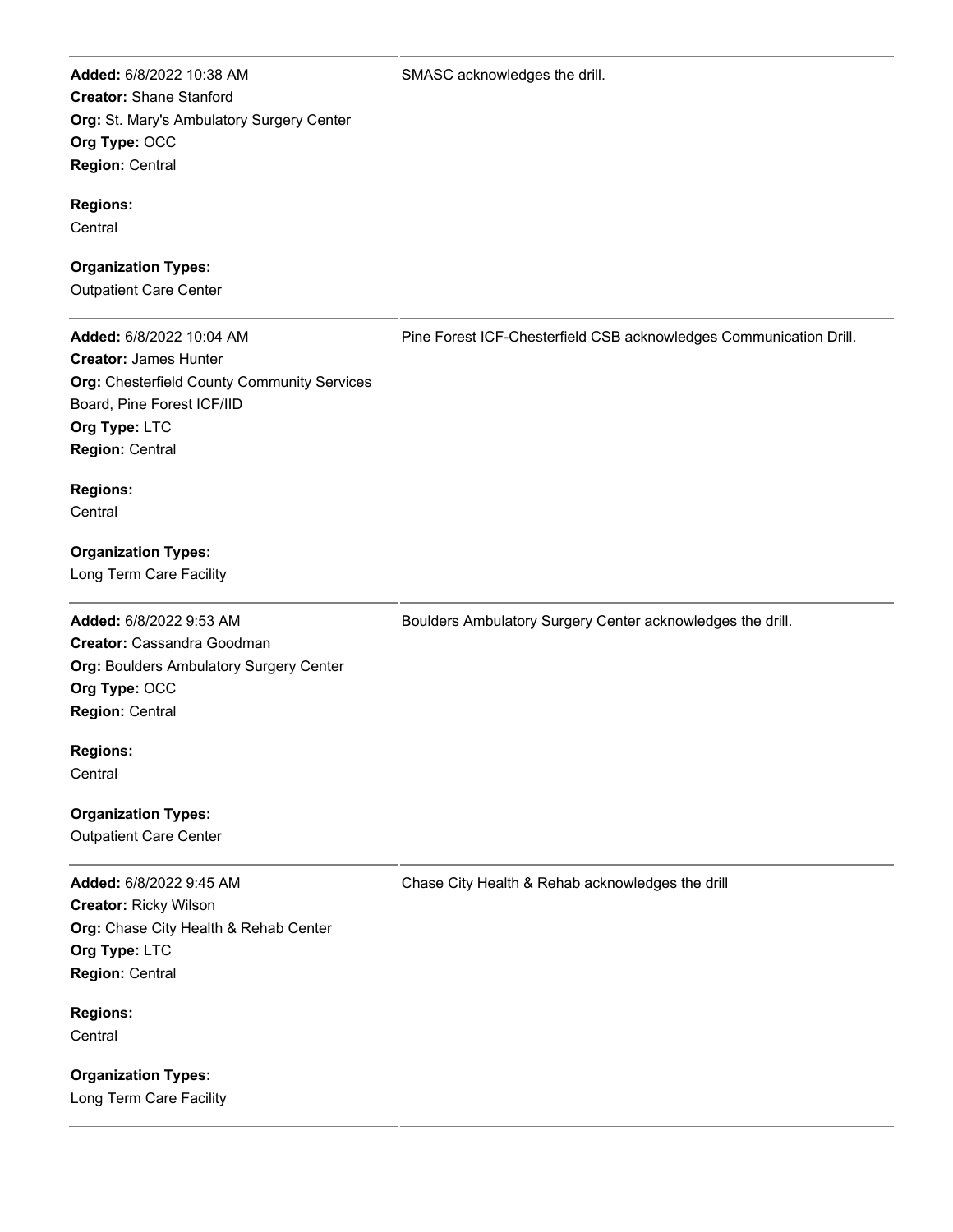**Added:** 6/8/2022 9:38 AM **Creator:** William Coleman III **Org:** The Virginia Home **Org Type:** LTC **Region:** Central

#### **Regions:**

**Central** 

## **Organization Types:**

Long Term Care Facility

**Added:** 6/8/2022 9:37 AM **Creator:** Zachary Preston **Org:** The Woodland (formerly Holly Manor NH) **Org Type:** LTC **Region:** Central **Regions: Central Organization Types:** Long Term Care Facility The Woodland (Formerly Holly Manor Nursing) acknowledges the drill. **Added:** 6/8/2022 9:09 AM **Creator:** Jennifer Thompson **Org:** Bon Secours Hospice **Org Type:** HSPC **Region:** Central **Regions: Central Organization Types:** Hospice Bon Secours Hospice and Community HOspice house acknowledge the drill **Added:** 6/8/2022 9:07 AM **Creator:** Kourtney Hales-Richards **Org:** Envoy of Westover Hills **Org Type:** LTC **Region:** Central **Regions: Central Organization Types:** Envoy of Westover Hills acknowledges the drill.

Long Term Care Facility

The Virginia Home acknowledges the drill.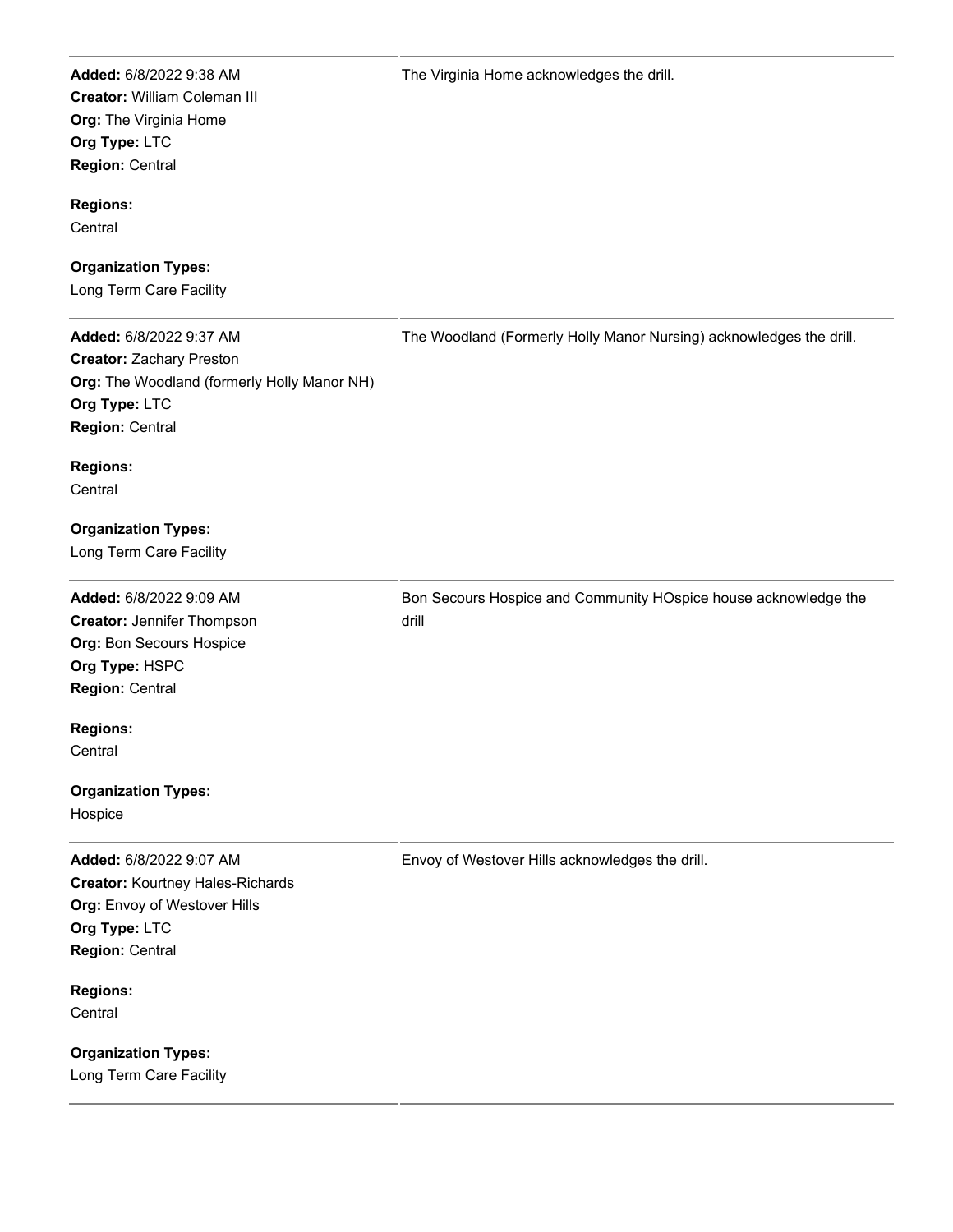**Added:** 6/8/2022 9:07 AM **Creator:** Meghan Rene **Org:** Hiram Davis Medical Center **Org Type:** LTC **Region:** Central

#### **Regions:**

**Central** 

## **Organization Types:**

Long Term Care Facility

**Added:** 6/8/2022 9:04 AM **Creator:** Amy Sharp **Org:** Bon Secours Home Health Richmond **Org Type:** SUPP **Region:** Central

Bon Secours Home Health acknowledges the drill.

Davita Charter Colony Acknowledges the communication drill.

**Regions:**

**Central** 

**Organization Types:** Support Agency / Organization

**Added:** 6/8/2022 9:00 AM **Creator:** Melody McCue **Org:** DaVita - Charter Colony **Org Type:** DS **Region:** Central

**Regions: Central** 

**Organization Types:**

Dialysis Services

**Added:** 6/8/2022 8:44 AM **Creator:** Robin Southall **Org:** Hospice Community Care **Org Type:** HSPC **Region:** Central

**Regions: Central** 

**Organization Types:** Hospice

Traditions Hospice acknowledges the drill

Hiram Davis Medical Center acknowledges drill.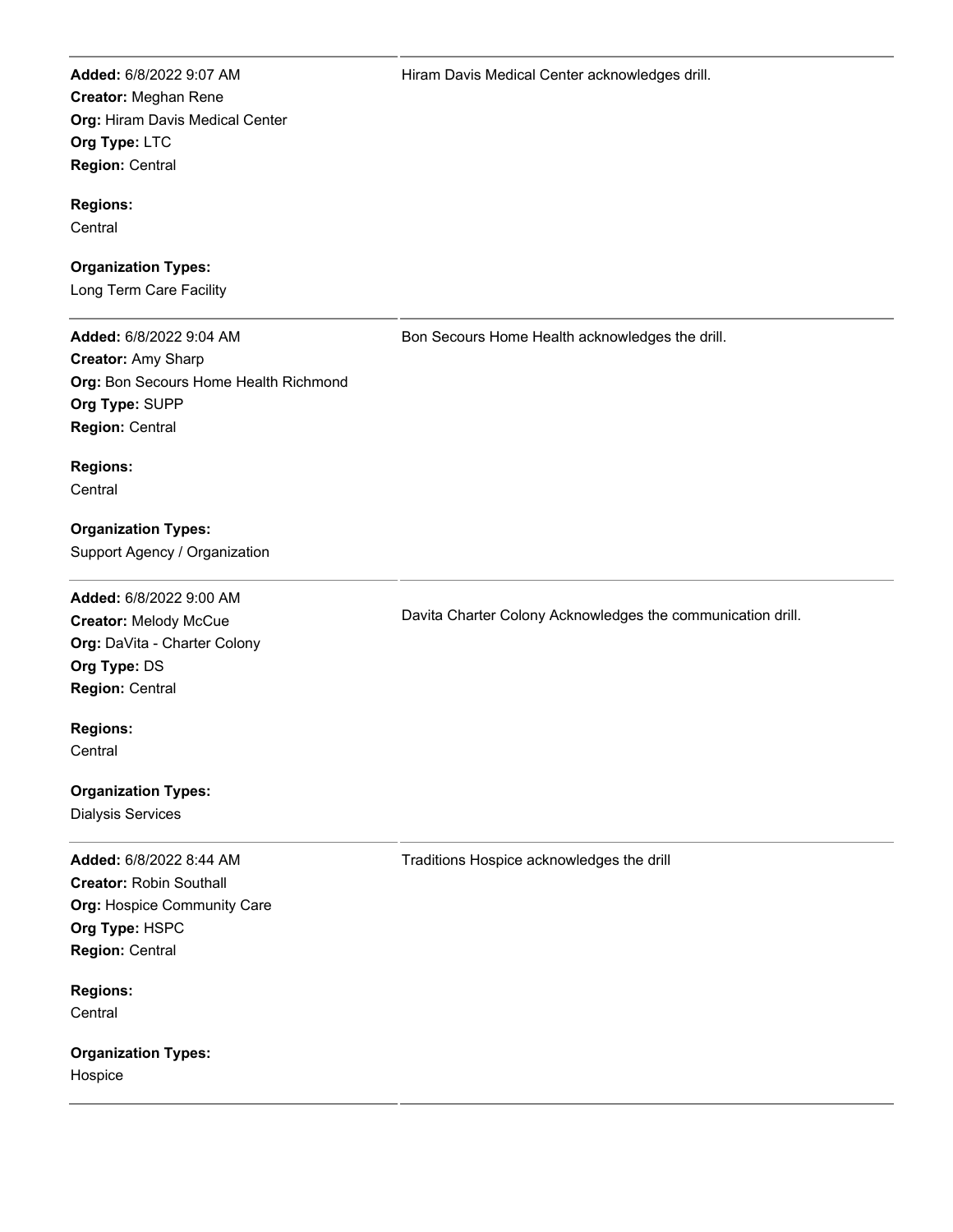**Added:** 6/8/2022 8:35 AM **Creator:** Donna Moore **Org:** Covenant Woods **Org Type:** LTC **Region:** Central

#### **Regions:**

**Central** 

## **Organization Types:**

Long Term Care Facility

**Added:** 6/8/2022 8:35 AM **Creator:** Krystal Burgess **Org:** Chesterfield County Community Services Board, Galloway Place ICF-IID **Org Type:** LTC **Region:** Central

Chesterfield County Community Services Board- Galloway Place ICF acknowledges this drill

**Regions: Central** 

**Organization Types:**

Long Term Care Facility

**Added:** 6/8/2022 8:33 AM **Creator:** Sherry Scott **Org:** Emporia Rehab and Healthcare Center **Org Type:** LTC **Region:** Central

**Regions: Central** 

**Organization Types:** Long Term Care Facility

**Added:** 6/8/2022 8:33 AM

**Creator:** Lisa Sizemore **Org:** Virginia Eye Institute Surgery Pavilion **Org Type:** OCC **Region:** Central

**Regions: Central** 

**Organization Types:** Outpatient Care Center Virginia Eye Institute Surgery Center acknowledges the drill.

Emporia Rehabilitation & Healthcare has joined the exercise

Covenant Woods acknowledges the drill.